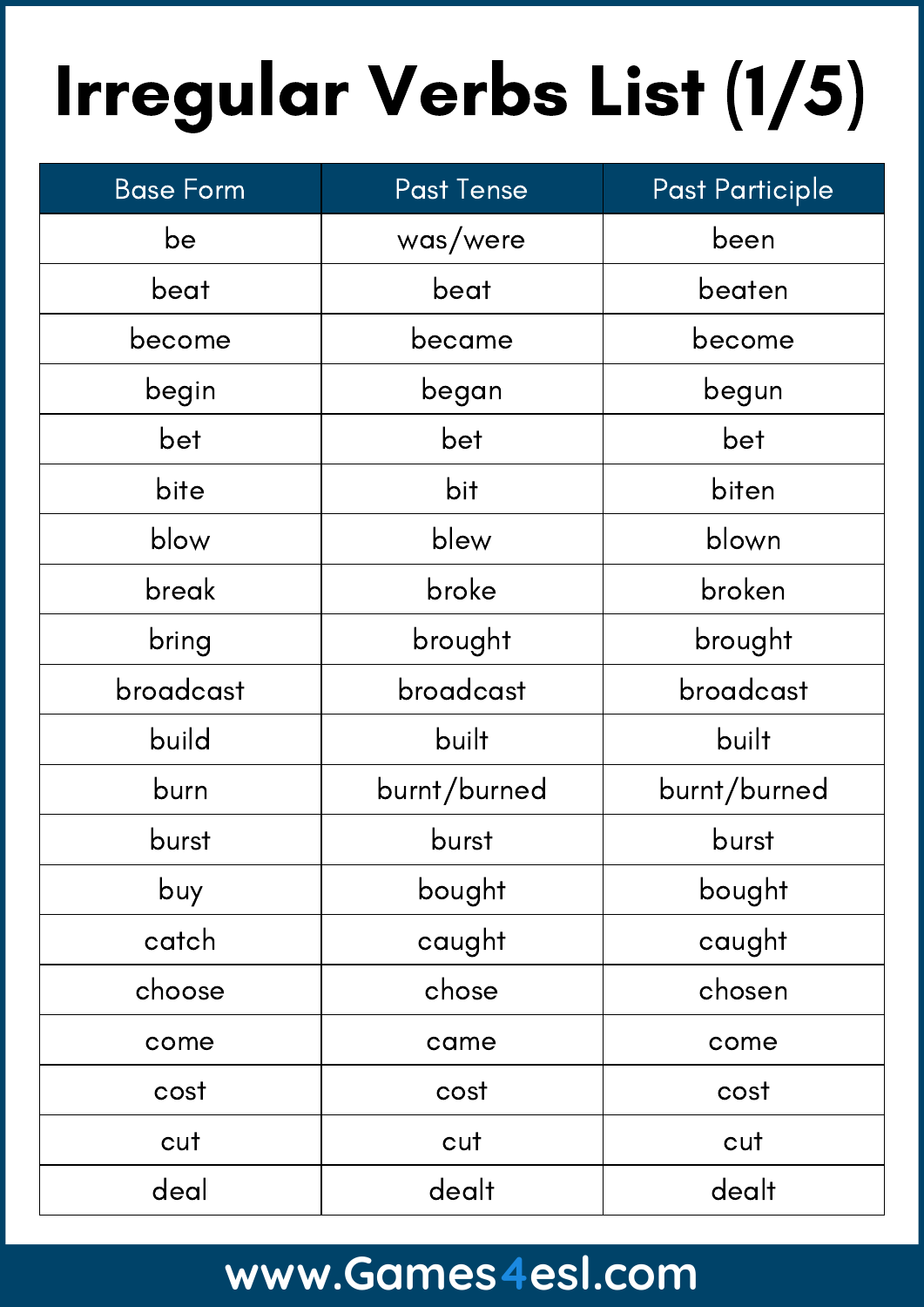# Irregular Verbs List (2/5)

| <b>Base Form</b> | <b>Past Tense</b> | <b>Past Participle</b> |
|------------------|-------------------|------------------------|
| do               | did               | done                   |
| draw             | drew              | drawn                  |
| dream            | dreamed/dreamt    | dreamed/dreamt         |
| drink            | drank             | drunk                  |
| drive            | drove             | driven                 |
| eat              | ate               | eaten                  |
| fall             | fell              | fallen                 |
| feed             | fed               | fed                    |
| feel             | felt              | felt                   |
| fight            | fought            | fought                 |
| find             | found             | found                  |
| fly              | flew              | flown                  |
| forget           | forgot            | forgotten              |
| forgive          | forgave           | forgiven               |
| freeze           | froze             | frozen                 |
| get              | got               | got/gotten             |
| give             | gave              | given                  |
| go               | went              | gone                   |
| grow             | grew              | grown                  |
| hang             | hung              | hung                   |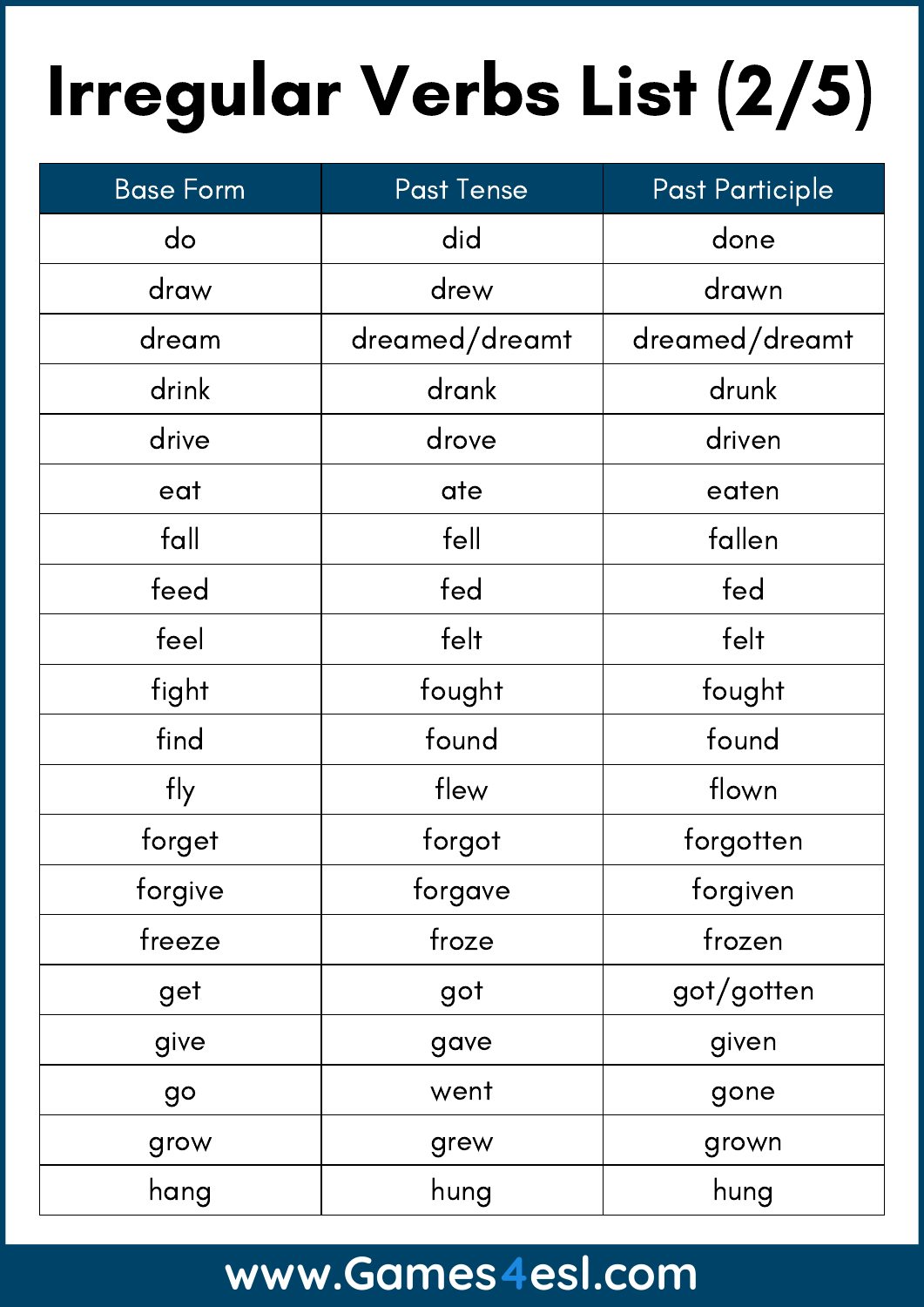# Irregular Verbs List (3/5)

| <b>Base Form</b> | <b>Past Tense</b> | <b>Past Participle</b> |
|------------------|-------------------|------------------------|
| have             | had               | had                    |
| hear             | heard             | heard                  |
| hide             | hid               | hidden                 |
| hit              | hit               | hit                    |
| hold             | held              | held                   |
| hurt             | hurt              | hurt                   |
| keep             | kept              | kept                   |
| kneel            | knelt/kneeled     | knelt/kneeled          |
| knit             | knit              | knit                   |
| know             | knew              | known                  |
| lay              | laid              | laid                   |
| lead             | led               | led                    |
| leave            | left              | left                   |
| lend             | lent              | lent                   |
| let              | let               | let                    |
| lie              | lay               | lain                   |
| lose             | lost              | lost                   |
| make             | made              | made                   |
| mean             | meant             | meant                  |
| meet             | met               | met                    |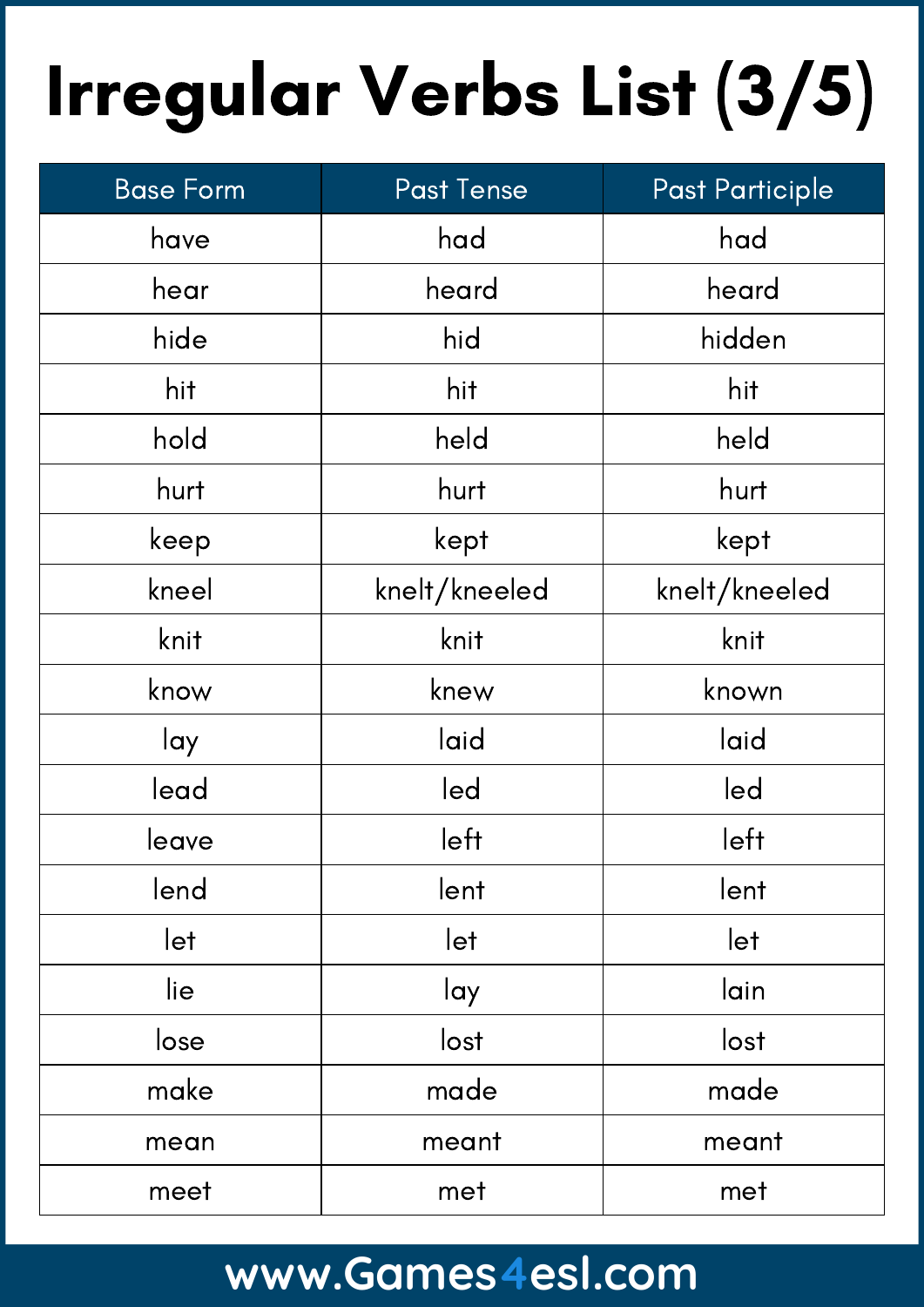# Irregular Verbs List (4/5)

| <b>Base Form</b> | Past Tense | Past Participle |
|------------------|------------|-----------------|
| pay              | paid       | paid            |
| put              | put        | put             |
| read             | read       | read            |
| ride             | rode       | ridden          |
| ring             | rang       | rung            |
| rise             | rose       | risen           |
| run              | ran        | run             |
| say              | said       | said            |
| see              | saw        | seen            |
| sell             | sold       | sold            |
| send             | sent       | sent            |
| set              | set        | set             |
| shake            | shook      | shaken          |
| shine            | shone      | shone           |
| shoot            | shot       | shot            |
| show             | showed     | shown           |
| shut             | shut       | shut            |
| sing             | sang       | sung            |
| sink             | sank       | sunk            |
| sit              | sat        | sat             |